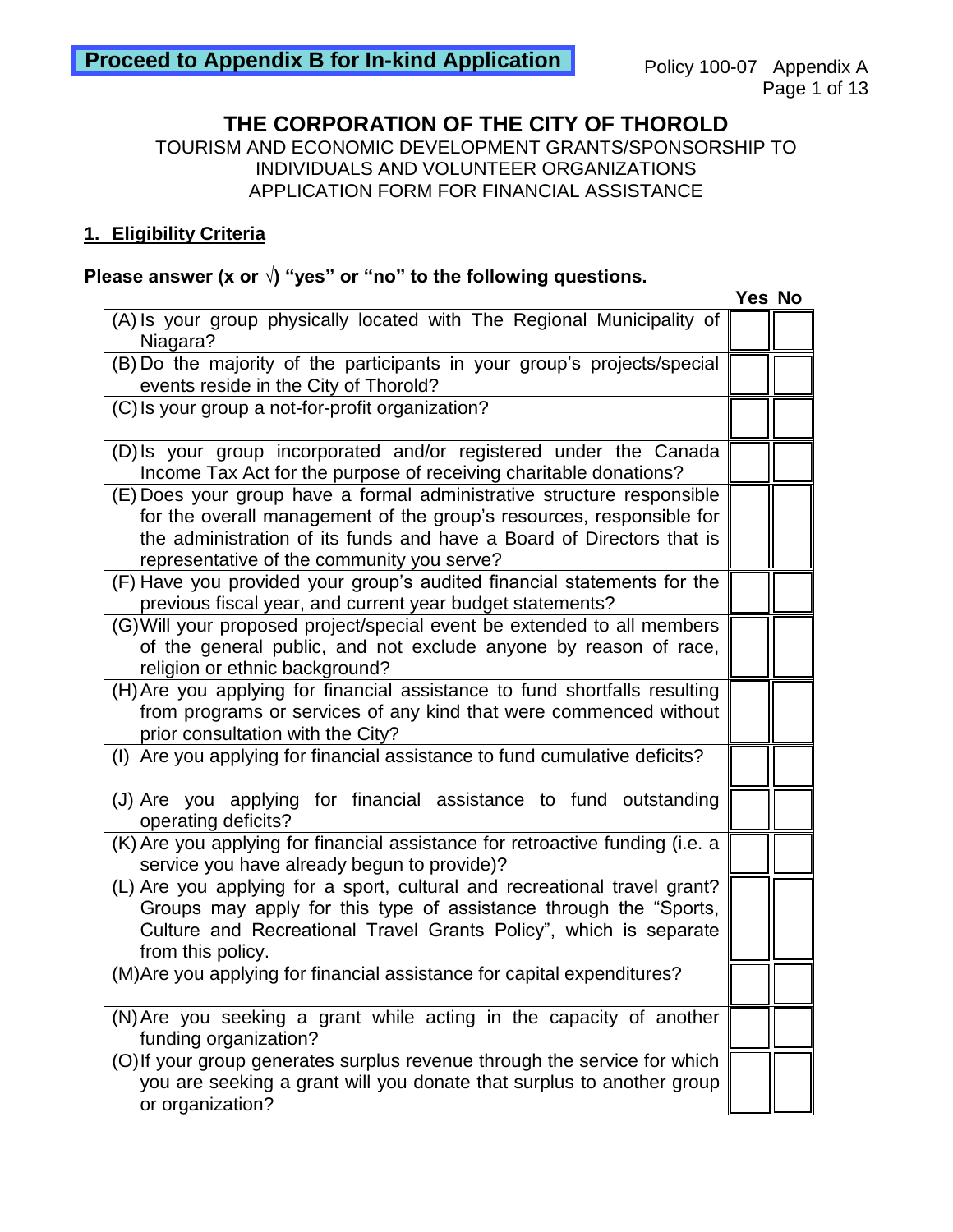# **2. Contact Information**

(A) Group's Name and Contact Information

| Name:                       |  |
|-----------------------------|--|
| <b>Telephone Number:</b>    |  |
| Address:                    |  |
| Postal code:                |  |
| Email:                      |  |
| Website:                    |  |
| Not-For-Profit              |  |
| <b>Registration Number:</b> |  |

(B) Directors and Executive of your group and their contact information (you must identify your Chief Executive Officer)

| <b>Names</b> | <b>Position</b><br><b>Within the</b><br><b>Group</b> | <b>Address</b> | Telephone # |
|--------------|------------------------------------------------------|----------------|-------------|
|              | <b>Chief Executive</b><br>Officer                    |                |             |
|              |                                                      |                |             |
|              |                                                      |                |             |
|              |                                                      |                |             |
|              |                                                      |                |             |
|              |                                                      |                |             |

(C) Group's Representative to be contacted on Financial Matters

| Name:               |  |
|---------------------|--|
| Position within the |  |
| group:              |  |
| Telephone number:   |  |
| Address:            |  |
| Postal code:        |  |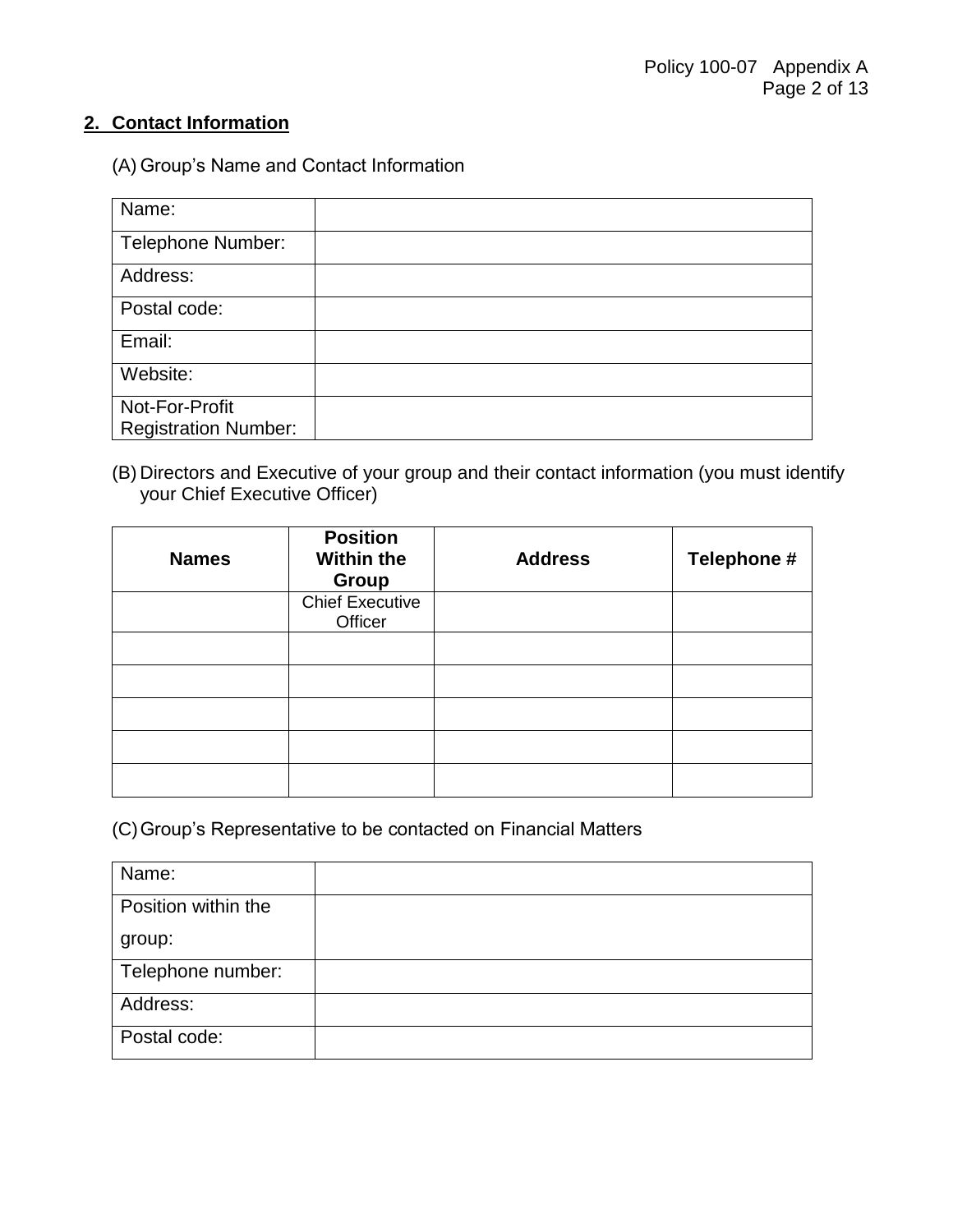(D) Date and place of incorporation of your group?

(E) Describe the mandate of your group.

# **3. Group Members and Volunteers**

(A) What is the total number of members in your group?

(B) What is the total number of volunteers in your group?

# **4. Staffing, Salaries and Wages in Your Group**

A) List all Full Time and Part Time positions in your group and salaries/wages.

| <b>Position Title</b> | # of<br>Persons in<br><b>This</b><br><b>Position</b> | Is This a<br><b>Full Time or</b><br><b>Part Time</b><br><b>Position?</b> | <b>Previous</b><br>Year's<br>Salary/Wage | <b>Current</b><br>Year's<br>Salary/Wage |
|-----------------------|------------------------------------------------------|--------------------------------------------------------------------------|------------------------------------------|-----------------------------------------|
|                       |                                                      |                                                                          |                                          |                                         |
|                       |                                                      |                                                                          |                                          |                                         |
|                       |                                                      |                                                                          |                                          |                                         |
|                       |                                                      |                                                                          |                                          |                                         |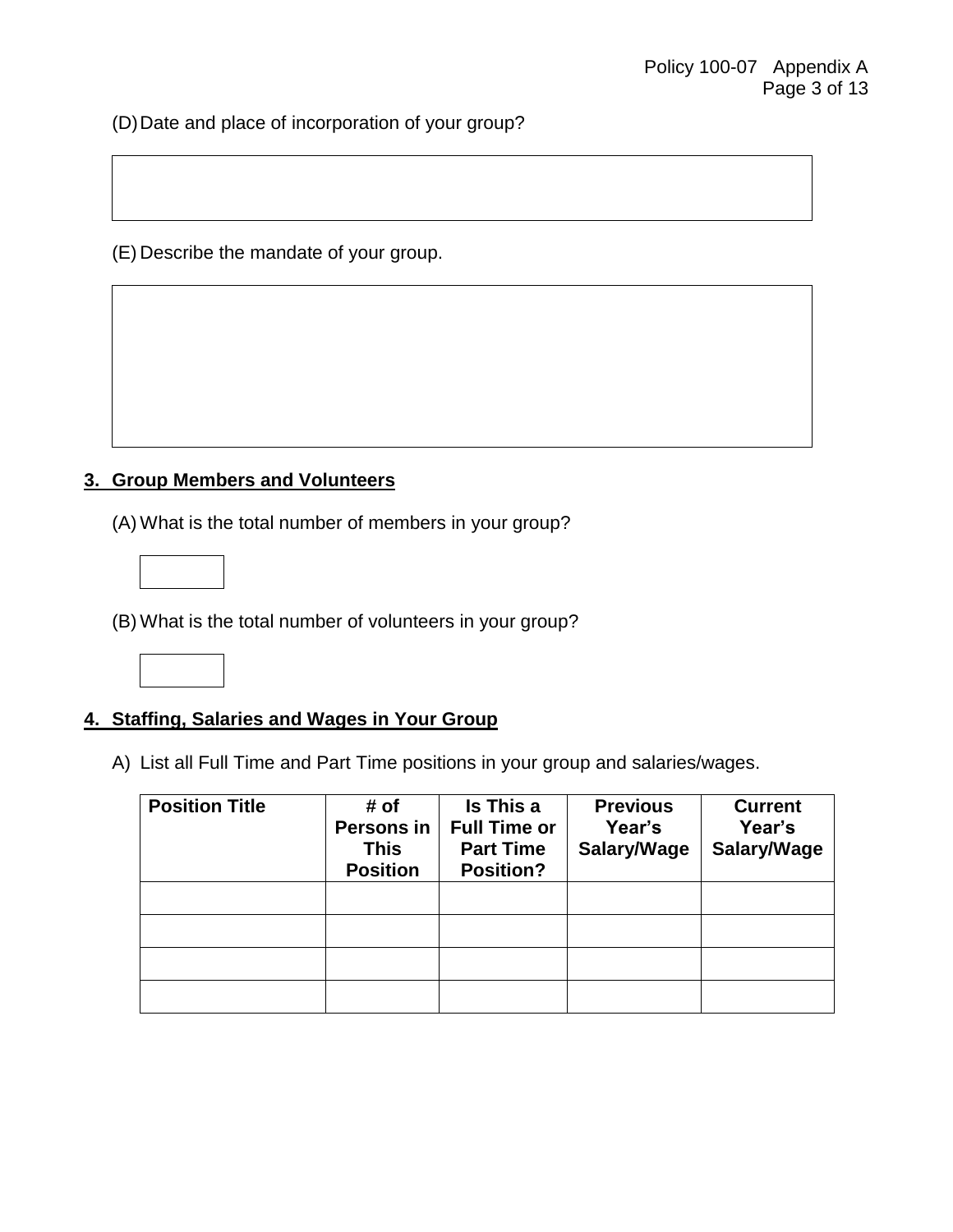B) List the Full Time and Part Time salaries/wages as a percentage of your group's total expenditure budget.

|                             | Amount \$ | % of Total Expenditures |
|-----------------------------|-----------|-------------------------|
| Full time<br>salaries/wages | 0.00      | $0.00\%$                |
| Part time<br>salaries/wages | 0.00      | $0.00\%$                |
| <b>TOTAL</b>                | 0.00      | $0.00\%$                |

# **5. Your Group's Financial Resources**

A) If your group has any funds set aside to be used for other purposes such as capital improvements, that are not included in your operating budget, please show (i) the amount, and (ii) the reasons that these assets have been set aside.

| <b>Amount of Funds</b><br><b>Set Aside</b> | <b>Reason</b> |
|--------------------------------------------|---------------|
|                                            |               |
|                                            |               |
|                                            |               |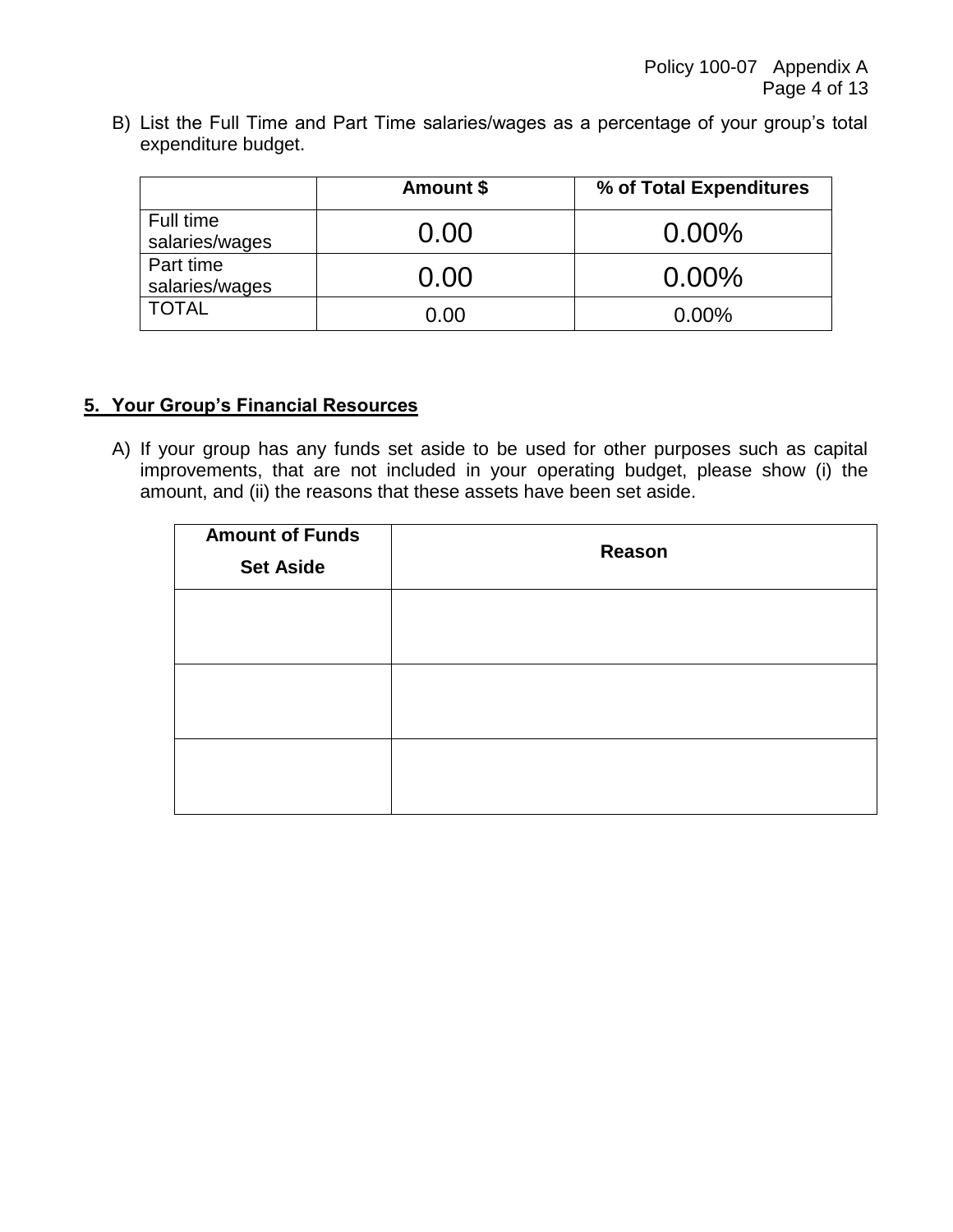B) Please list the registration, entry/entrance, or admission fees you charge per person for each project/special event you provide, and for each show the total amount collected by your group, and what percentage of your total funding each one accounts for, for the previous year.

| <b>Project/Special</b><br><b>Event</b> | <b>Fee Charged</b><br><b>Per Person</b> | <b>Total Revenue</b><br><b>Received From</b><br><b>This Service</b> | % of Your Total<br><b>Funding</b> |
|----------------------------------------|-----------------------------------------|---------------------------------------------------------------------|-----------------------------------|
|                                        |                                         |                                                                     |                                   |
|                                        |                                         |                                                                     |                                   |
|                                        |                                         |                                                                     |                                   |
|                                        |                                         |                                                                     |                                   |
|                                        |                                         |                                                                     |                                   |
|                                        |                                         |                                                                     |                                   |
|                                        |                                         |                                                                     |                                   |
|                                        |                                         |                                                                     |                                   |
|                                        |                                         |                                                                     |                                   |
|                                        |                                         |                                                                     |                                   |
|                                        |                                         |                                                                     |                                   |

# **6. Previous Grants/Sponsorship Requested/Received From the City of Thorold**

(A) Has your group received a grant from the City of Thorold at any time in the past?



(B) If "YES", list the years for which assistance was provided, the amount of the request, and the amount received.

| Year | <b>Amount Requested</b> | <b>Amount Received</b> |
|------|-------------------------|------------------------|
|      | Ψ                       |                        |
|      | J                       |                        |
|      | Φ                       |                        |
|      | J                       |                        |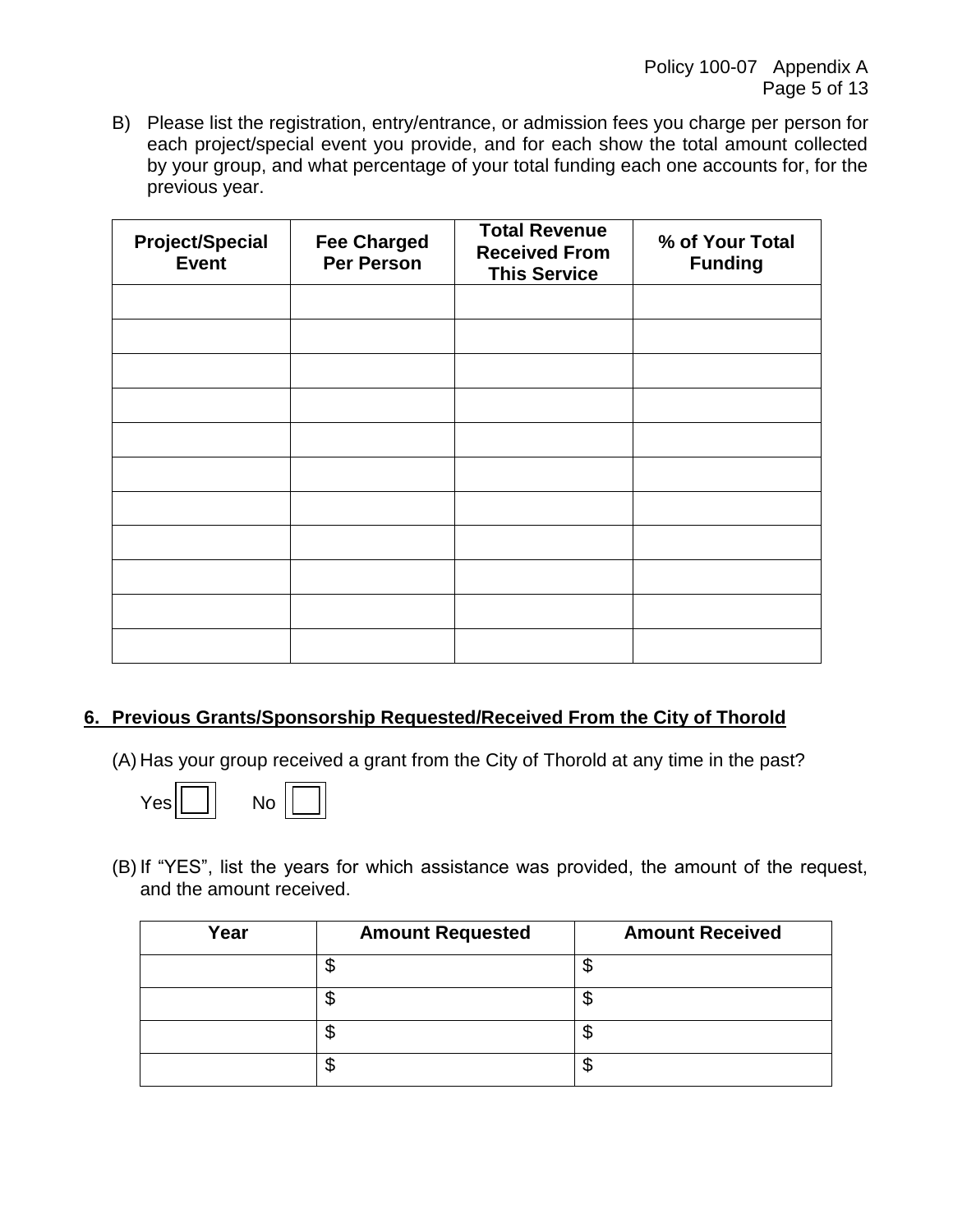### **7. Project/Special Event for Which You are Currently Seeking Financial Assistance from the City of Thorold**

(A) Describe the project/special event for which you are currently seeking assistance.

(B) Describe the goals and objectives of the project/special event for which you are currently seeking funding.

(C) Describe how the goals and objectives of the project/special event for which you are currently seeking funding will be achieved? Describe how you will measure the achievement of your goals and objectives.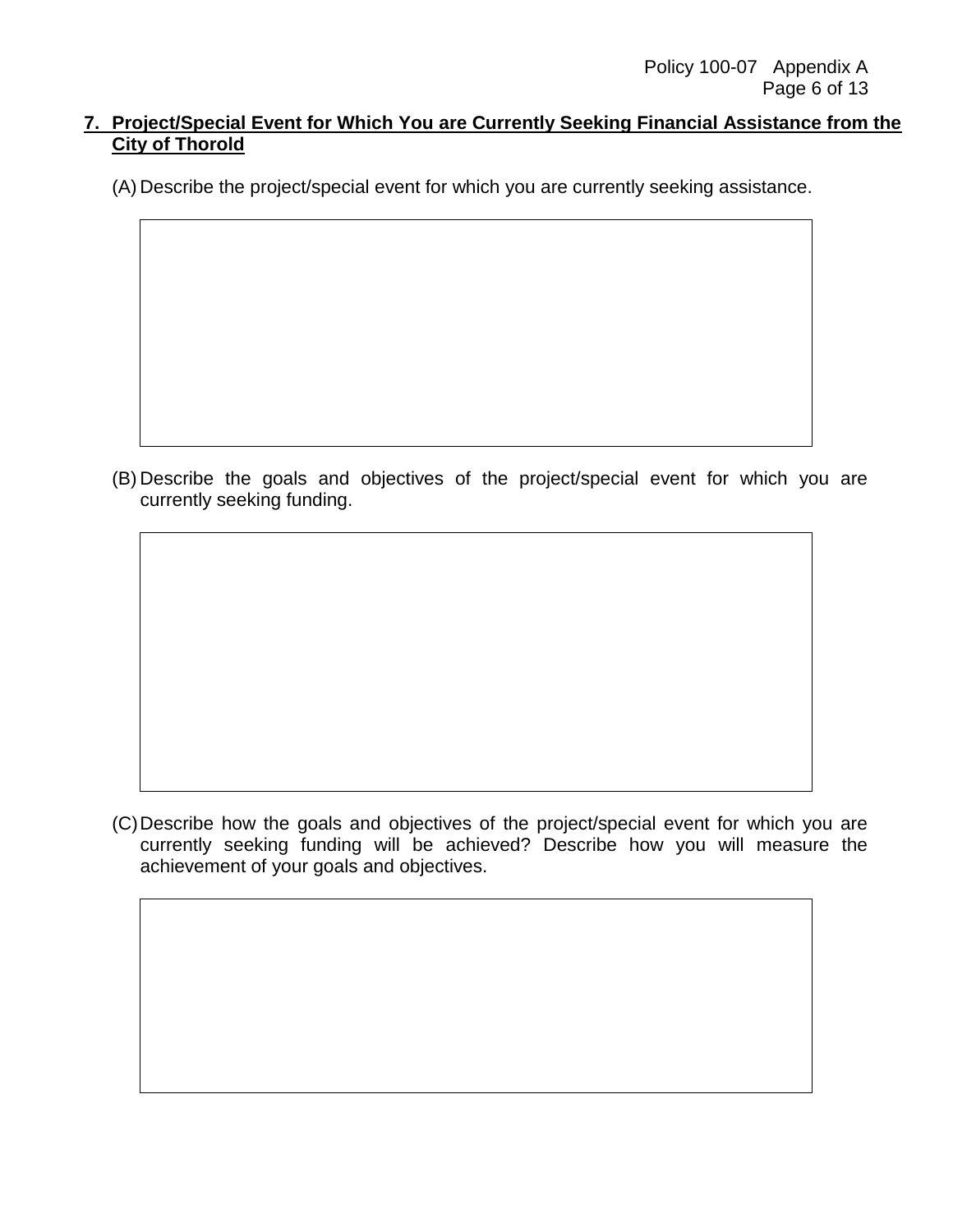(D) What percentage of the participants in your proposed project/special event will be residents of the City of Thorold and what percentage will be non-residents/visitors?

|                        | Percentage of       |  |
|------------------------|---------------------|--|
|                        | <b>Participants</b> |  |
| <b>Residents</b>       | $\%$                |  |
| Non-residents/visitors |                     |  |

### **8. Amount of Grant Requested:**

(A) What is the total dollar amount of grant you are seeking from the City of Thorold?

\$

(B) This municipal grant represents what percentage of your total funding for the service?

%

# **9. Use of and Impact of Municipal Grant**

(A) If your group were to receive grant funds from the City of Thorold, explain specifically how the grant funds would be used (i.e. specific expenditures, specific activities, etc.).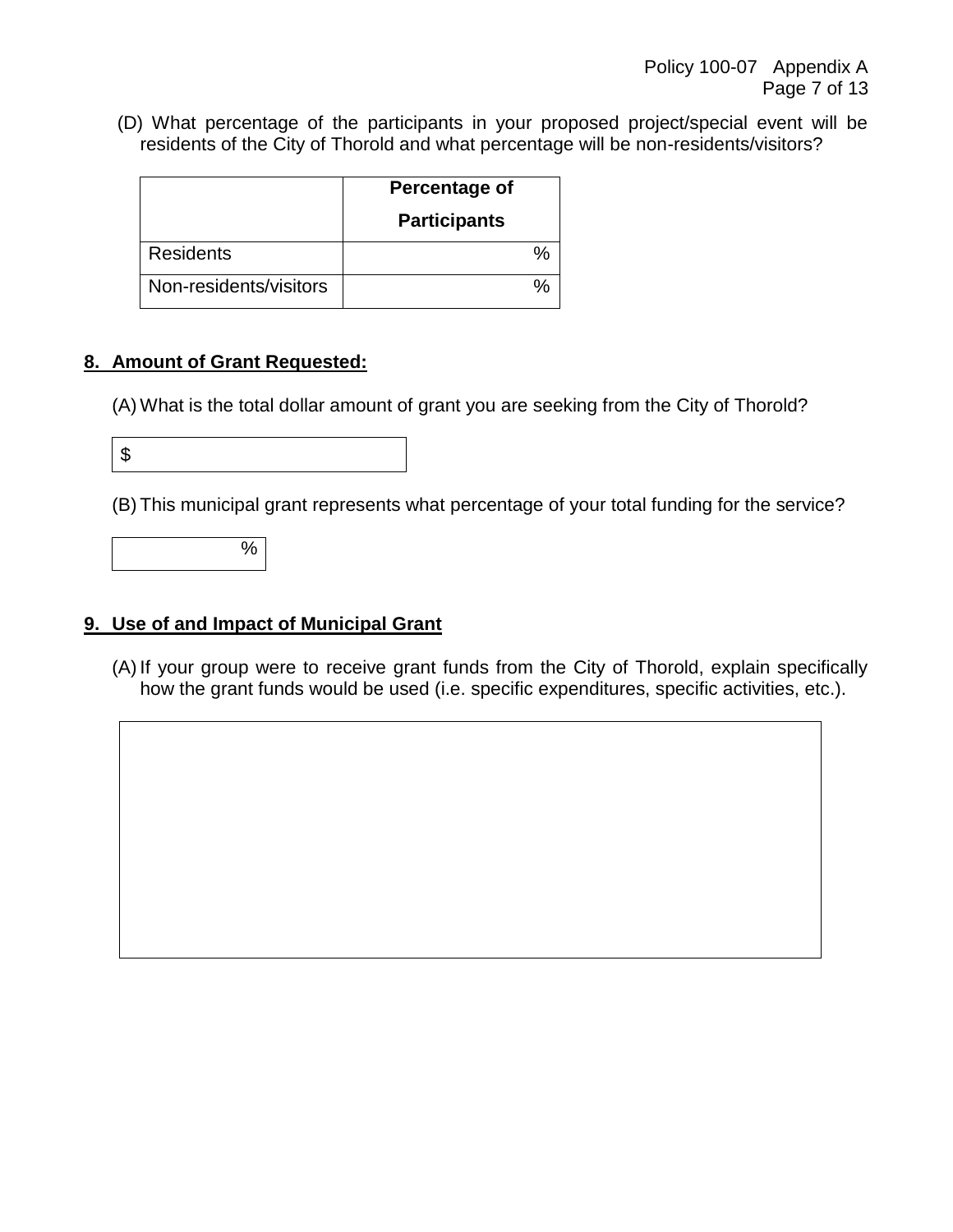(B) Explain the tourism development and/or economic development impact the grant funds would have.

(C) If your request for a municipal grant is not approved or is reduced, describe in detail the effect this will have on your group, your project/special event, and participants/visitors.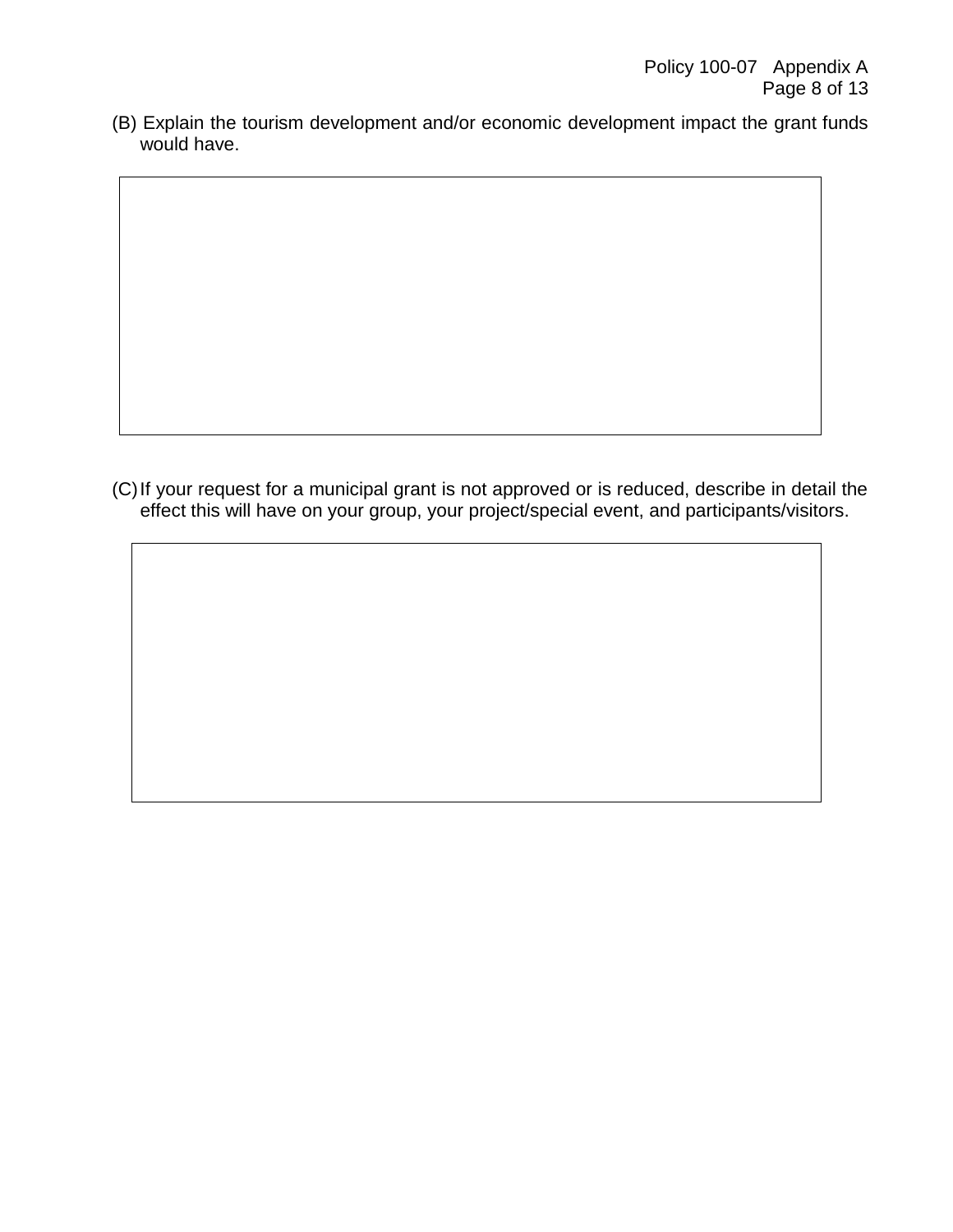# **10. Other Funding Sources**

 List other sources of funding you have applied for or generated for this project/special event (e.g. fundraising, other levels of government, etc.). For each, please show (i) the amounts for each, (ii) percentages of total funding, and (iii) the date of each.

| <b>Other Source of</b><br><b>Funding</b> | <b>Amount of</b><br><b>Funding</b> | % of Total<br><b>Funding</b><br><b>Received</b> | <b>Date</b> |
|------------------------------------------|------------------------------------|-------------------------------------------------|-------------|
|                                          |                                    | $\%$                                            |             |
|                                          |                                    | $\%$                                            |             |
|                                          |                                    | $\%$                                            |             |
|                                          |                                    | $\%$                                            |             |
|                                          |                                    | %                                               |             |
|                                          |                                    | $\%$                                            |             |
|                                          |                                    | $\%$                                            |             |

#### **11. Coordination of Services**

(A) Please list the names of any other groups in the City of Thorold that may offer projects/special events similar to those which you are seeking funding.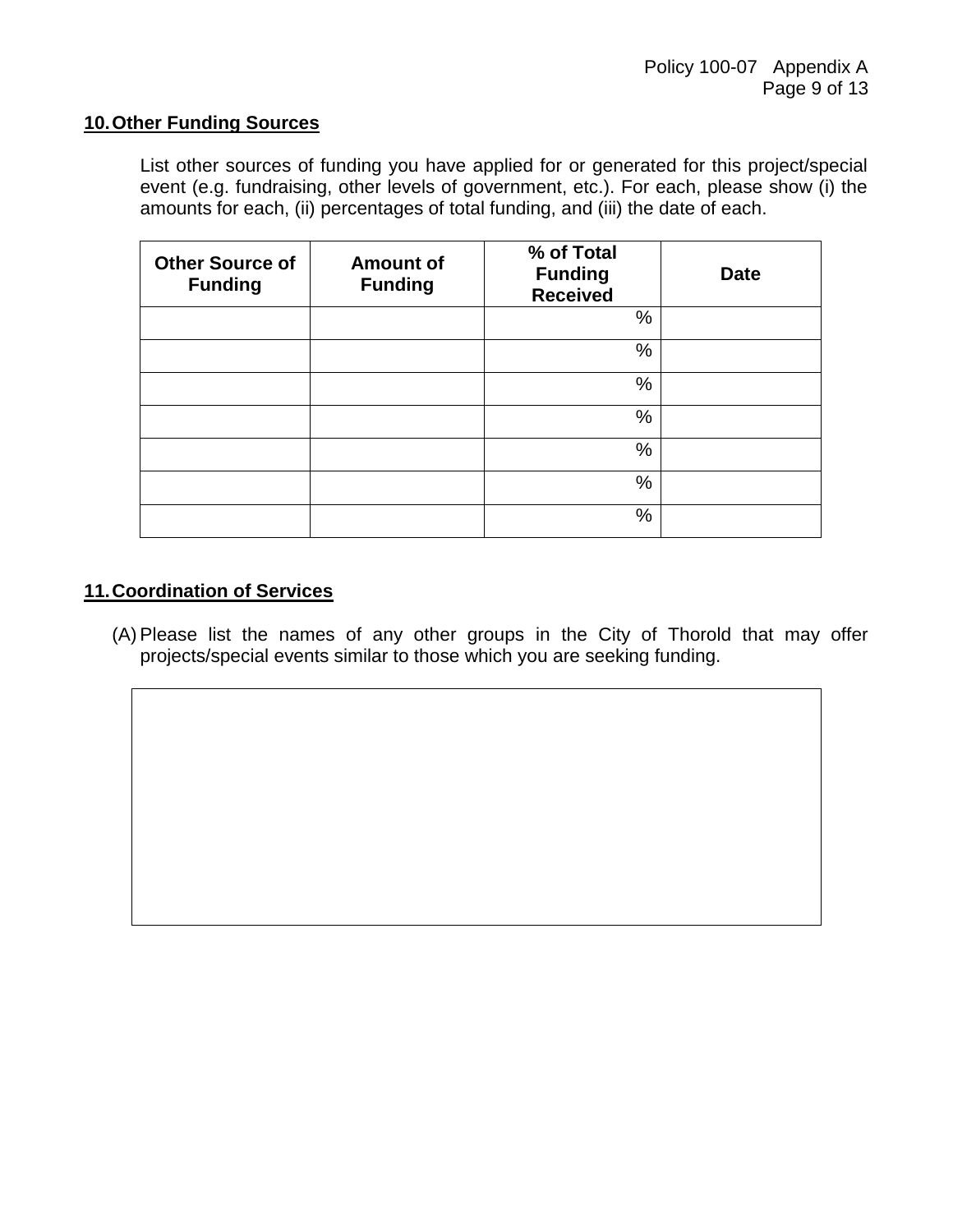(B) If there are any other groups that offer the same projects/special events for which you are seeking funding, please describe whether there is any exchange/program coordination that takes place between the groups and/or any joint projects/special events.

### **12. Inclusiveness**

Please describe how the project/special event for which you are requesting City funding ensures accessibility for persons with disabilities.

#### **13. Measuring Service Outcomes**

(A) How will your project/special event be evaluated to ensure that it has met the goals and objectives you specified?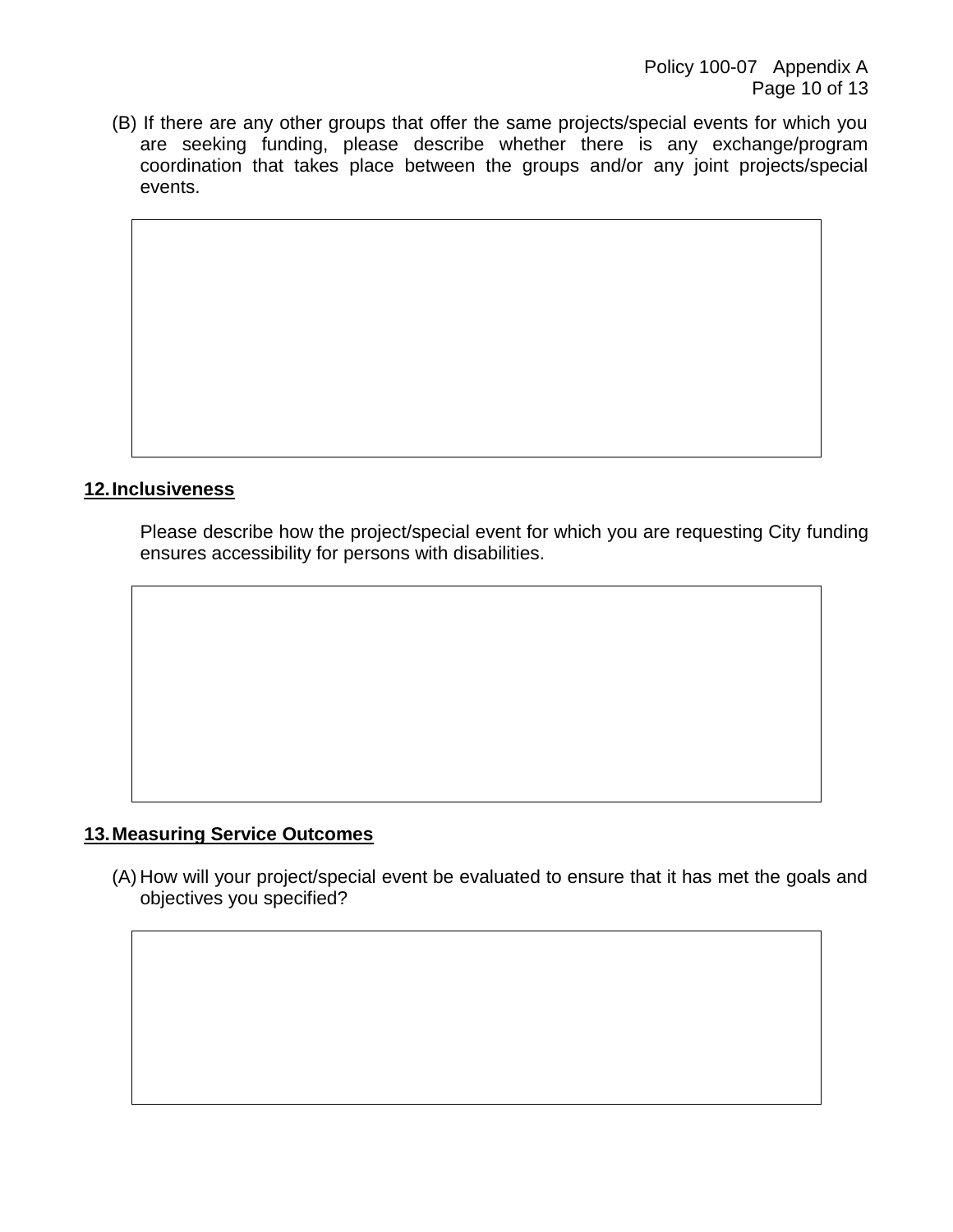(B) Identify the key outcomes that will be used to measure the attainment of goals and objectives.



(C) If this project/special event is provided each year, does your group conduct an annual evaluation of the project/special event?





(D) If this project/special event is provided each year, and you **do not** conduct an annual evaluation, please explain the reason why not.



# **14.Acknowledging the City's Contribution**

If successful, how will you formally recognize/acknowledge the City's contribution?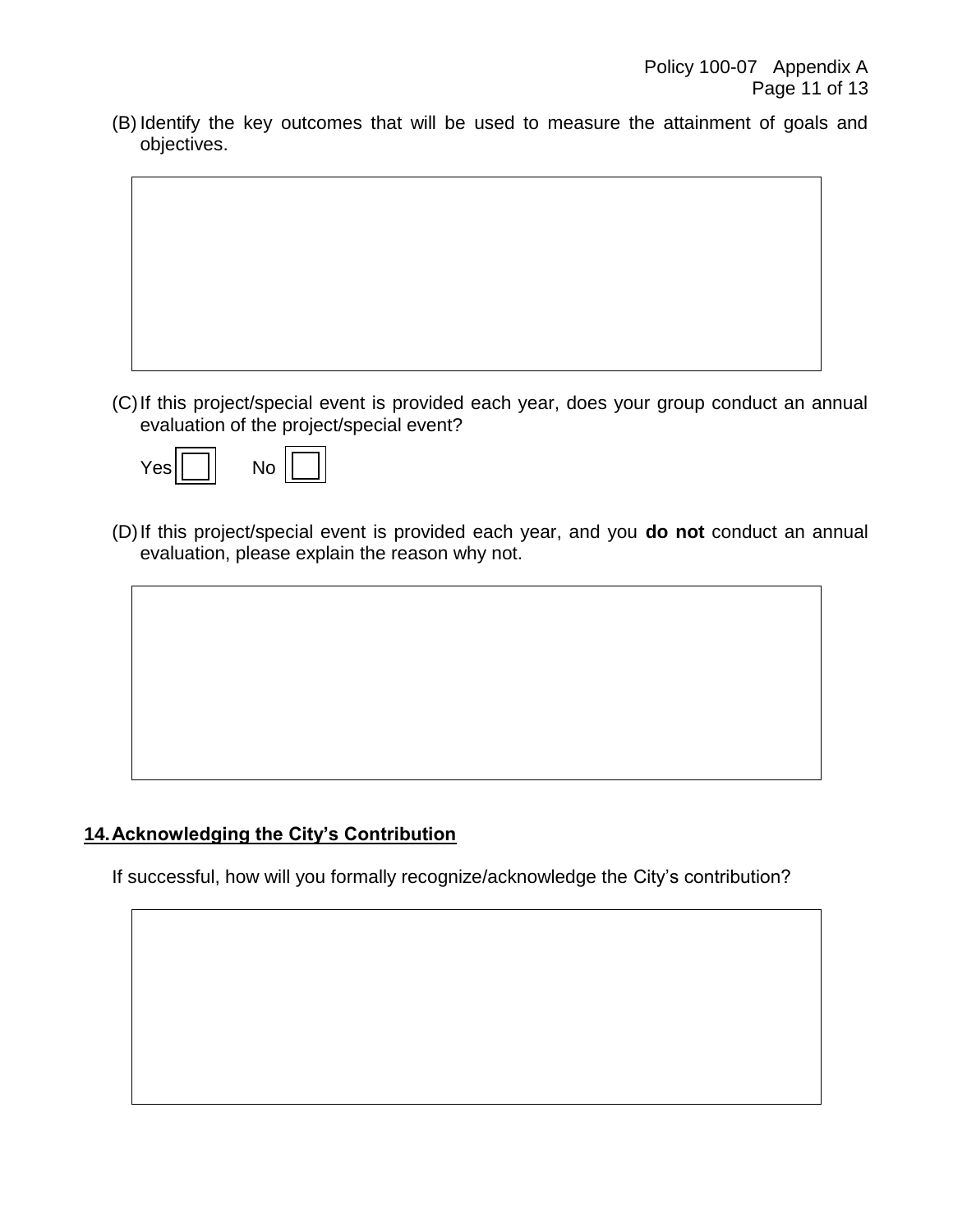### **15. Additional Information Required. Attach the Following Information to Your Application**

- A) Detailed budget or forecast for the current year and one or more previous years.
- B) Detailed audited financial statements for the current year and one or more previous years.

### **16. Conditions Associated With Grant Approval**

Having received approval for a Tourism and Economic Development Grant from The Corporation of the City of Thorold, the group agrees to the following conditions (please read the following and sign at the end to acknowledge that you have read and understood the conditions as presented):

- A) The group confirms that the representations contained in the application for a grant are true and correct in every respect and that in the event that the funds are not used for the service as described in the application, or if there are misrepresentations in the application, the full amount of the grant will be payable forthwith to the City of Thorold.
- B) If there is any change in the funding of the project/special event from that contemplated in the application, the City of Thorold will be notified of such changes forthwith.
- C) That the group will make or continue to make attempts to secure funding from other sources as so indicated in this application.
- D) That the group will keep proper books of accounts, of all receipts and expenditures, relating to the project/special event.
- E) That the group will make available for inspection by The Corporation of the City of Thorold or its auditors, all records and books of accounts of the organization upon request from the City.
- F) That if the project/special event proposed in the group's application is not commenced, or is not completed and there remains City of Thorold funds on hand, or is completed without requiring the full use of the City of Thorold funds, such funds will be returned to The Corporation of the City of Thorold.
- G) That the project/special event not be represented as a City project/special event and that the organization does not have the authority to hold itself out as an agency of the City in any way; the relationship being that the City has approved a grant to the group.
- H) Within 30 days after the group's project/special event has been administered, the group must complete the "Final Report" and return it to the Recreation Coordinator. Failure to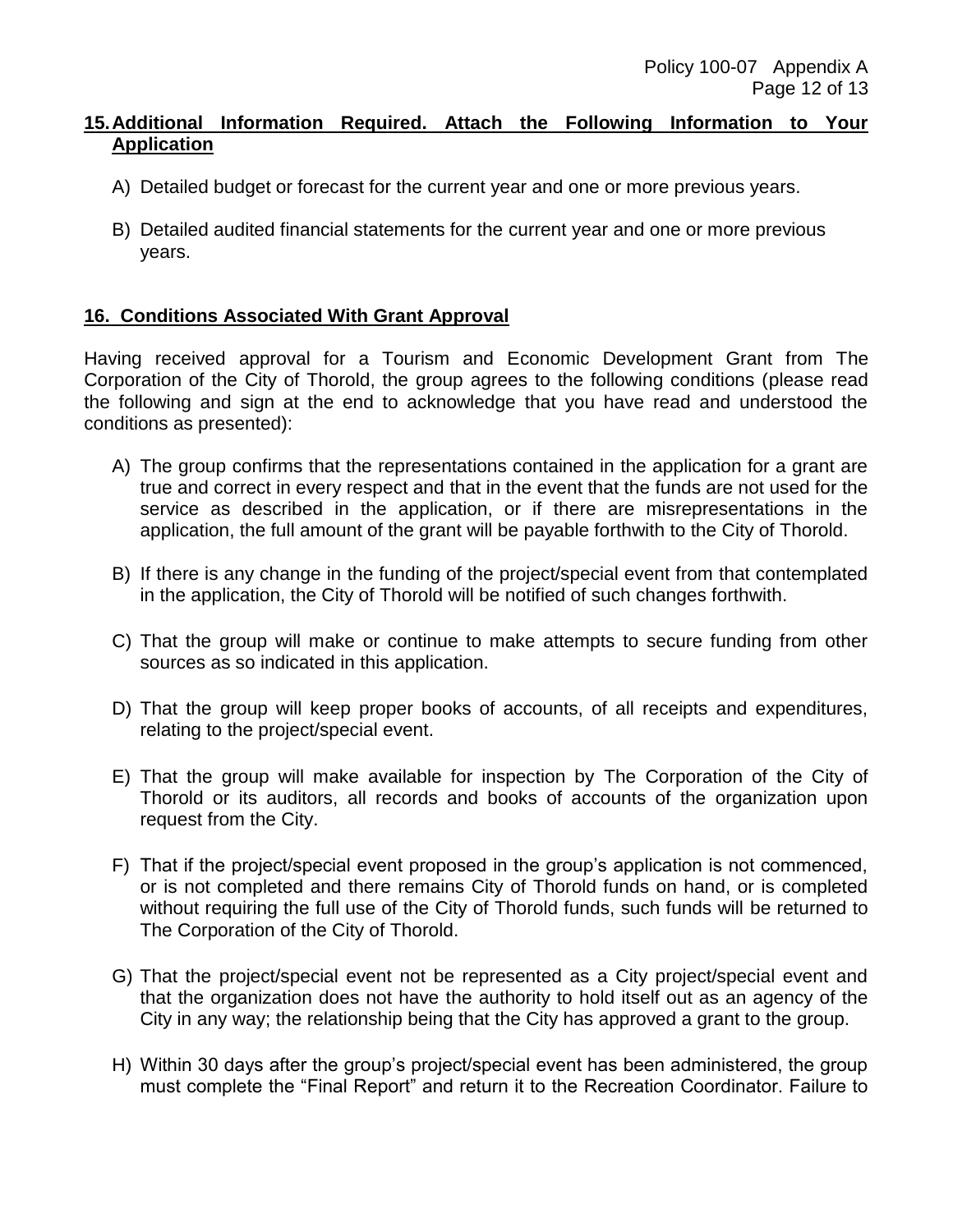complete and return to the City the Final Report will render groups ineligible to apply for future grants/sponsorship under this program.

#### **17. Authority and Acknowledgement**

We certify, to the best of our knowledge, that the information provided in this financial *assistance request is accurate and complete, and it is endorsed by the group that we represent, and that we have read the policy and provisions and agree to all terms and conditions therein.* 

| <b>Submit Form</b>                                                   |                                                  | Policy 100-07 Append<br>Page 13 d                                                                                                                                                                                                                                                                                                           |
|----------------------------------------------------------------------|--------------------------------------------------|---------------------------------------------------------------------------------------------------------------------------------------------------------------------------------------------------------------------------------------------------------------------------------------------------------------------------------------------|
| future grants/sponsorship under this program.                        |                                                  | complete and return to the City the Final Report will render groups ineligible to apply                                                                                                                                                                                                                                                     |
| 17. Authority and Acknowledgement                                    |                                                  |                                                                                                                                                                                                                                                                                                                                             |
| Please have 2 signing officers of your group complete the following. |                                                  |                                                                                                                                                                                                                                                                                                                                             |
| conditions therein.                                                  |                                                  | We certify, to the best of our knowledge, that the information provided in this final<br>assistance request is accurate and complete, and it is endorsed by the group tha<br>represent, and that we have read the policy and provisions and agree to all terms                                                                              |
| Signature 1                                                          | <b>Title</b>                                     | Date                                                                                                                                                                                                                                                                                                                                        |
| (PRINT NAME)                                                         |                                                  |                                                                                                                                                                                                                                                                                                                                             |
| Signature 2                                                          | <b>Title</b>                                     | Date                                                                                                                                                                                                                                                                                                                                        |
| (PRINT NAME)                                                         |                                                  |                                                                                                                                                                                                                                                                                                                                             |
|                                                                      |                                                  |                                                                                                                                                                                                                                                                                                                                             |
| of Privacy Act.                                                      | <b>Availability of Information to the Public</b> | Please be advised that information in your grant application is collected under the<br>authority of the Municipal Act, 2001, S.O. 2001, c.25 and will be used to<br>determine eligibility for municipal grants/sponsorship by the City, and as such, is<br>subject to the provisions of the Municipal Freedom of Information and Protection |
|                                                                      | <b>Proceed to Appendix B</b>                     |                                                                                                                                                                                                                                                                                                                                             |
|                                                                      | <b>Submit Form</b>                               |                                                                                                                                                                                                                                                                                                                                             |

#### **Availability of Information to the Public**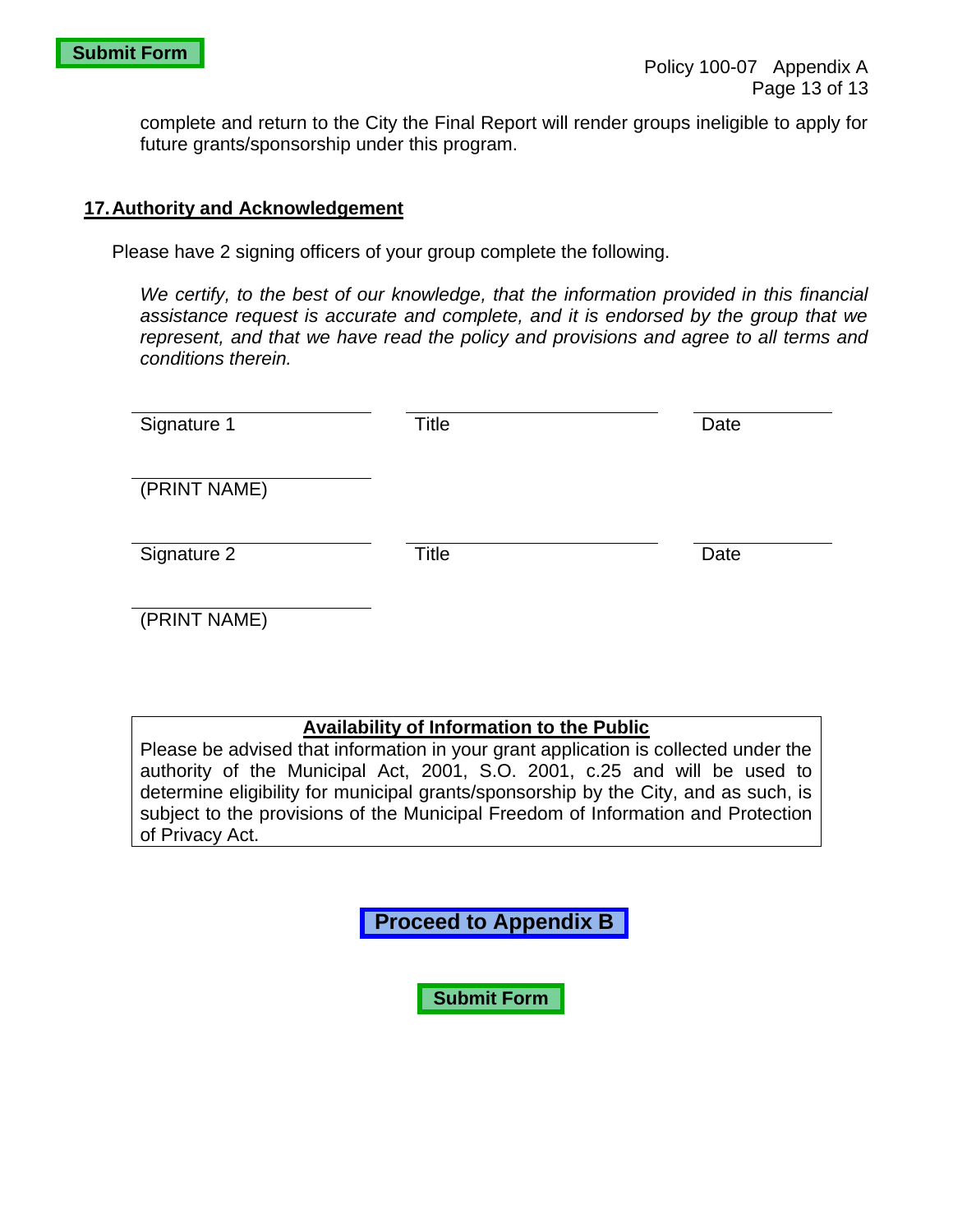# **THE CORPORATION OF THE CITY OF THOROLD**

TOURISM AND ECONOMIC DEVELOPMENT GRANTS/SPONSORSHIP TO INDIVIDUALS AND VOLUNTEER ORGANIZATIONS APPLICATION FORM FOR IN-KIND ASSISTANCE

# **1. Eligibility Criteria**

# **Please answer (x or √) "yes" or "no" to the following questions.**

|                                                                                                                                                                                         | <b>Yes</b> | No |
|-----------------------------------------------------------------------------------------------------------------------------------------------------------------------------------------|------------|----|
| (A) Is your group physically located with The Regional Municipality of<br>Niagara?                                                                                                      |            |    |
| (B) Do the majority of your group's members, registrants, and/or participants<br>reside in the City of Thorold?                                                                         |            |    |
| (C) Is your group a not-for-profit organization?                                                                                                                                        |            |    |
| (D) is your group incorporated and/or registered under the Canada Income<br>Tax Act for the purpose of receiving charitable donations?                                                  |            |    |
| (E) Will your proposed services be extended to all members of the general<br>public in the City of Thorold, and not exclude anyone by reason of race,<br>religion or ethnic background? |            |    |
| (F) Are you seeking a grant while acting in the capacity of another funding<br>organization?                                                                                            |            |    |
| (G) If your group generates surplus revenue through the service for which<br>you are seeking a grant will you donate that surplus to another group or<br>organization?                  |            |    |

### **2. Contact Information**

(A) Group's Name and Contact Information:

| Name:                                         |  |
|-----------------------------------------------|--|
| Telephone number:                             |  |
| Address:                                      |  |
| Postal code:                                  |  |
| Email:                                        |  |
| Website:                                      |  |
| Not-For-Profit<br><b>Registration Number:</b> |  |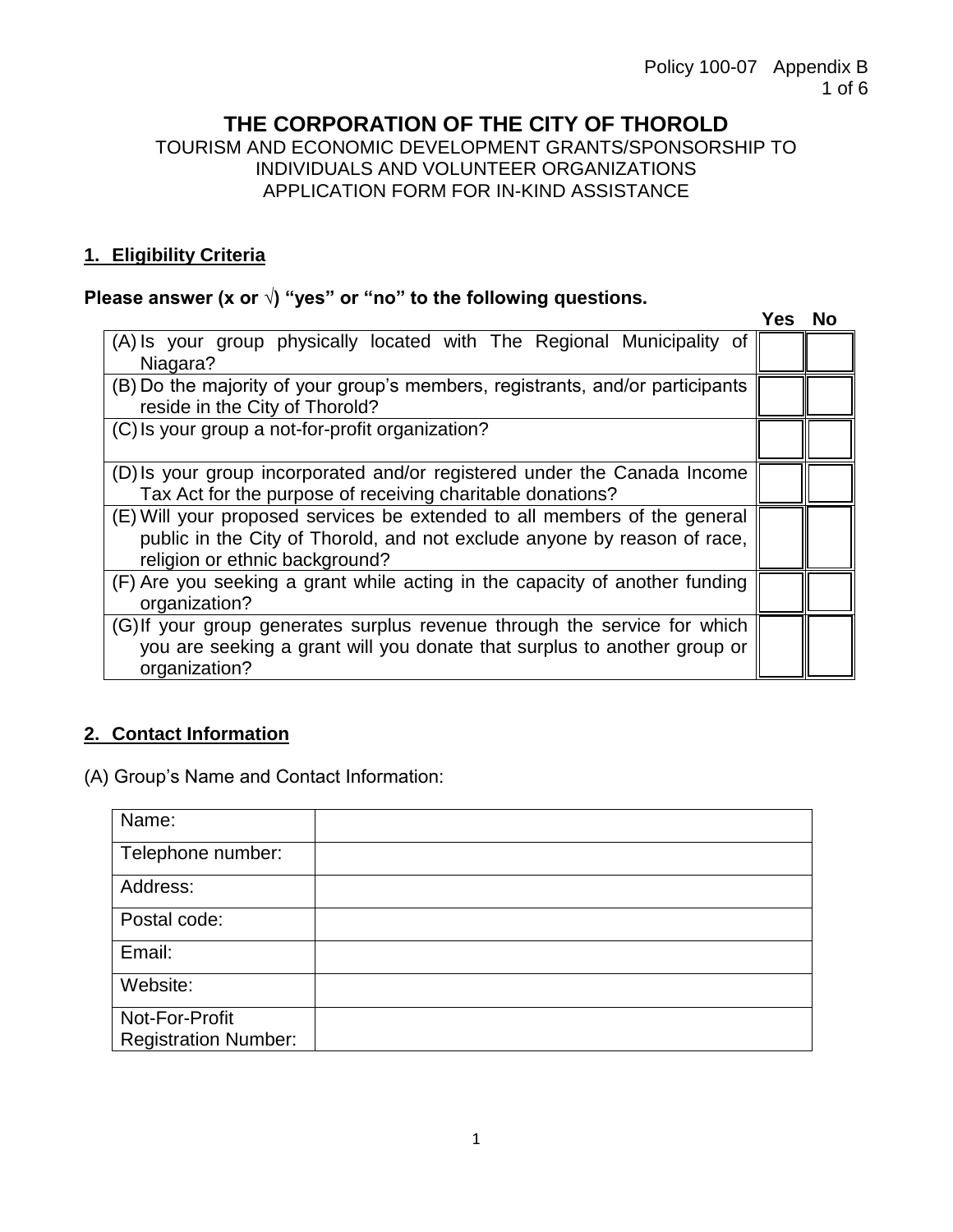(B) Group's representative to be contacted:

| Name:               |  |
|---------------------|--|
| Position within the |  |
| group:              |  |
| Telephone number:   |  |
| Address:            |  |
| Postal code:        |  |

(C) Describe the mandate of your group.

# **3. Previous In-Kind Assistance Received From the City of Thorold**

(A) Has your group received in-kind assistance from the City of Thorold at any time in the past?



(B) If "YES", list the years for which assistance was requested, the type of in-kind assistance, and the value of the in-kind assistance received.

| Year | <b>Type of In-Kind Assistance</b><br><b>Requested</b> | <b>Value of Subsidy/Grant</b><br>(TO BE INSERTED<br>BY MUNICIPAL STAFF) |
|------|-------------------------------------------------------|-------------------------------------------------------------------------|
|      |                                                       | Φ                                                                       |
|      |                                                       | Φ                                                                       |
|      |                                                       | Φ                                                                       |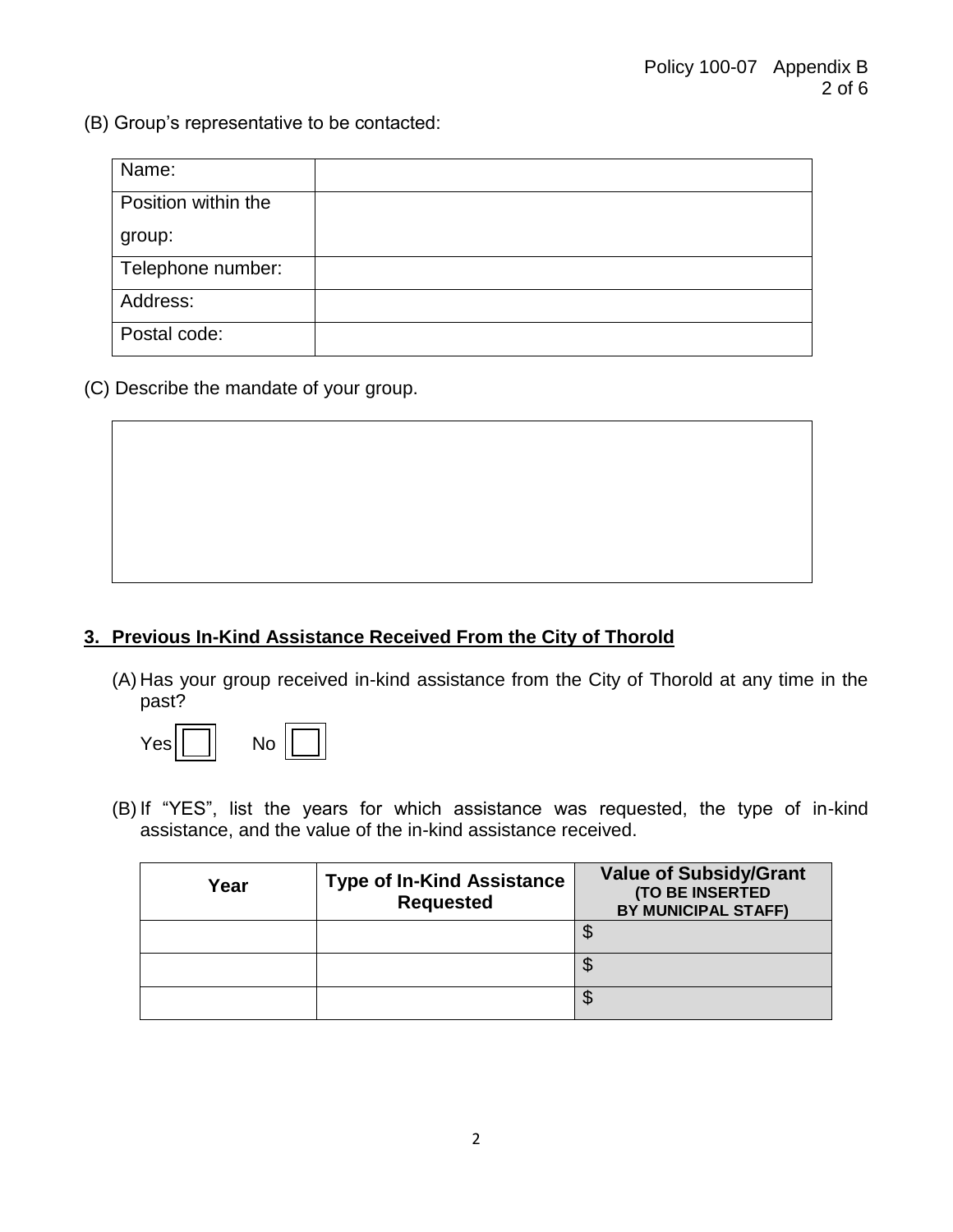# **4. Current In-Kind and/or Financial Assistance Requested From the City of Thorold**

(A) Has your group applied for any other in-kind and/or financial assistance from the City of Thorold this year?



(B) If "YES", list the type of in-kind and/or financial assistance, and the value of the in-kind and/or financial assistance requested.

| Year | <b>Type of In-Kind Assistance</b><br><b>Requested</b> | <b>Value of Subsidy/Grant</b><br>(TO BE INSERTED<br>BY MUNICIPAL STAFF) |
|------|-------------------------------------------------------|-------------------------------------------------------------------------|
|      |                                                       | \$                                                                      |
|      |                                                       | \$                                                                      |
|      |                                                       | \$                                                                      |

# **5. Services for Which You are Seeking In-Kind Assistance from the City of Thorold**

(A) Describe the services for which you are seeking assistance. Please list individual programs, activities, special events, tournaments, competitions, performances, etc.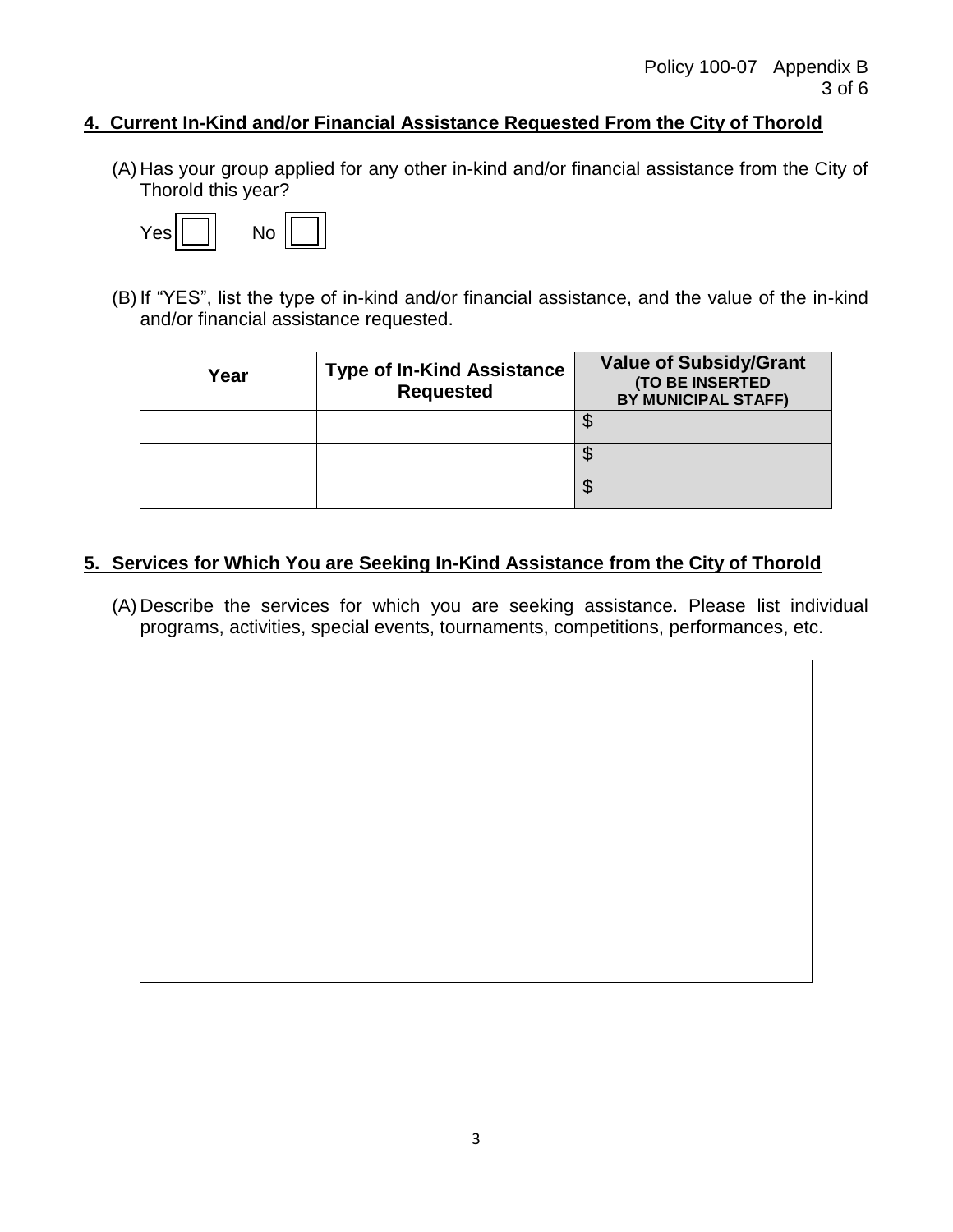(B) Describe the community needs addressed by these services and how you determined the need for the services.

(E) What age groups will be served? Please indicate the number and percentage of the total participants in your proposed services in each of the following age groups.

| <b>Age Group</b>   | <b>Number of Participants</b> | <b>Percentage of Total</b><br><b>Participants</b> |  |
|--------------------|-------------------------------|---------------------------------------------------|--|
| 0-4 years of age   | 0.00                          | %<br>0.00%                                        |  |
| 5-9 years of age   | 0.00                          | %<br>0.00%                                        |  |
| 10-14 years of age | 0.00                          | %<br>0.00%                                        |  |
| 15-19 years of age | 0.00                          | %<br>0.00%                                        |  |
| 20-39 years of age | 0.00                          | %<br>0.00%                                        |  |
| 40-64 years of age | 0.00                          | %<br>0.00%                                        |  |
| 65+ years of age   | 0.00                          | $\%$<br>0.00%                                     |  |
| <b>TOTAL</b>       | 0.00                          | %<br>100                                          |  |

(F) What percentage of the participants in your proposed services will be residents of the City of Thorold and what percentage will be non-residents?

|                  | Percentage of       |  |
|------------------|---------------------|--|
|                  | <b>Participants</b> |  |
| <b>Residents</b> |                     |  |
| Non-residents    |                     |  |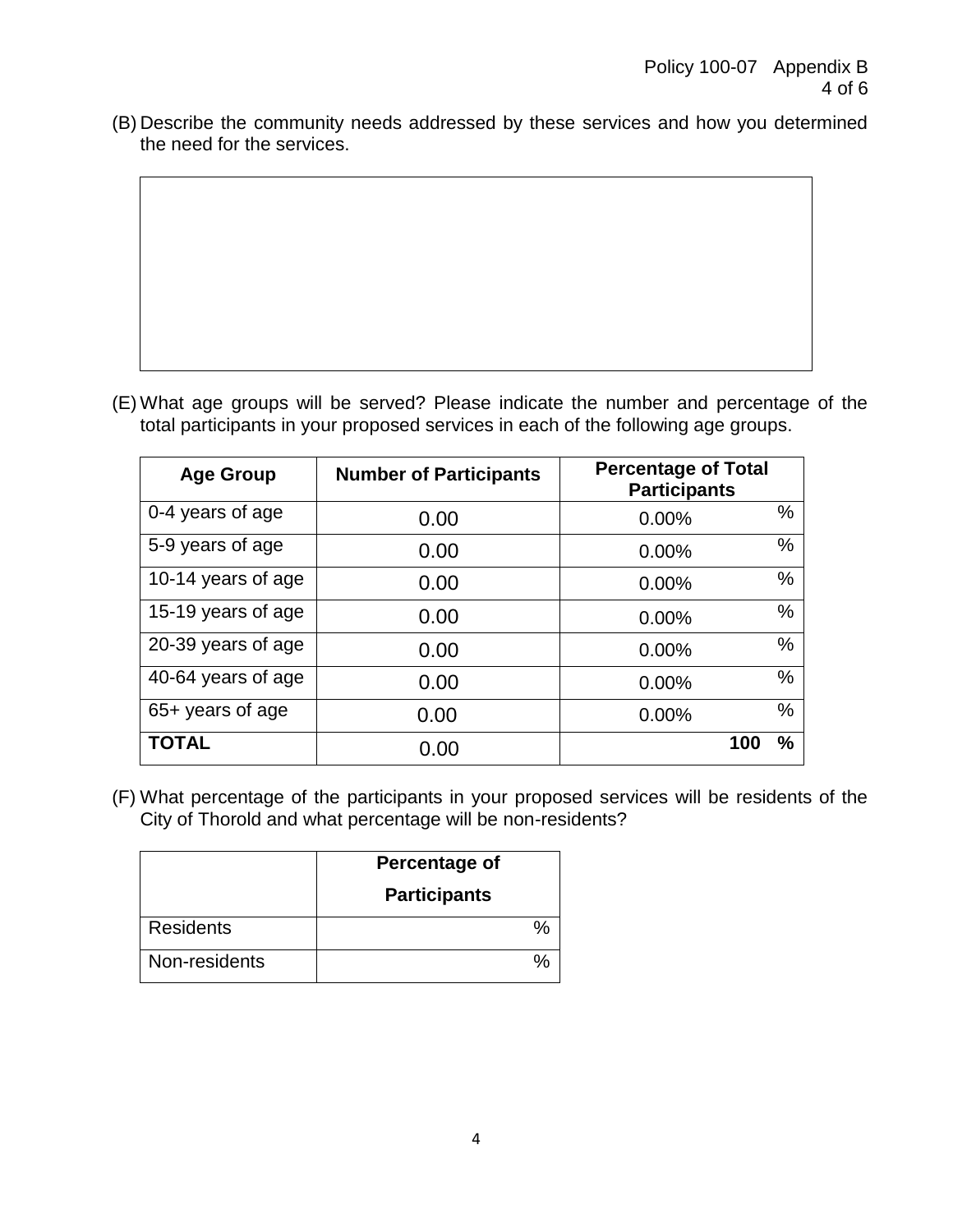# **6. Acknowledging the City's Contribution**

If successful, how will you formally recognize/acknowledge the City's contribution?

# **7. Conditions Associated With In-Kind Service Approval**

Having received approval for in-kind services from The Corporation of the City of Thorold, the group agrees to the following conditions (please read the following and sign at the end to acknowledge that you have read and understood the conditions as presented):

- (A) The group confirms that the representations contained in the application for in-kind assistance are true and correct in every respect.
- (B) That the service not be represented as a City project and that the organization does not have the authority to hold itself out as an agency of the City in any way; the relationship being that the City has approved an in-kind grant to the group.